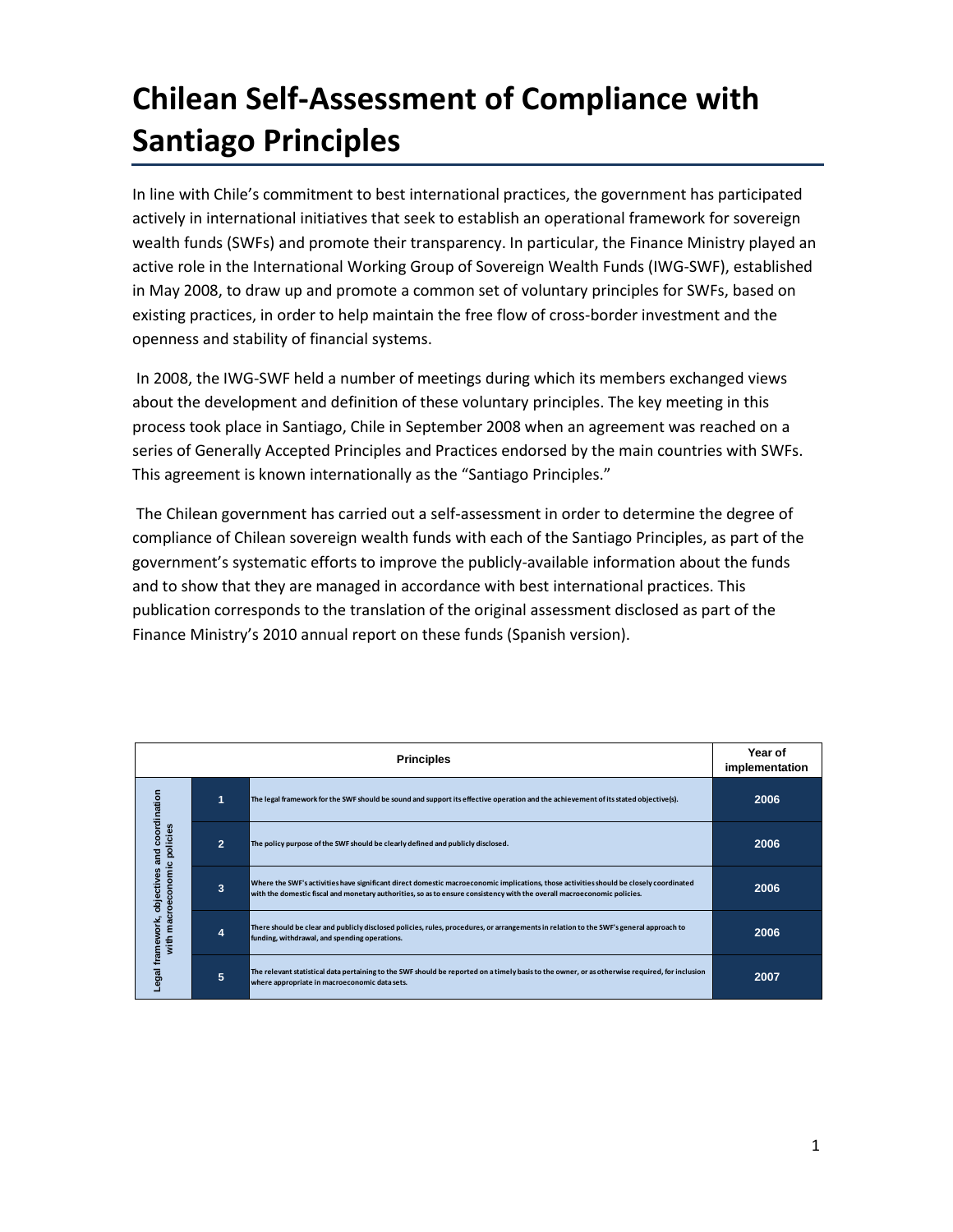| <b>Principles</b>                                    |                 |                                                                                                                                                                                                                                                                                                                                                                                                                                                                    |                                       |
|------------------------------------------------------|-----------------|--------------------------------------------------------------------------------------------------------------------------------------------------------------------------------------------------------------------------------------------------------------------------------------------------------------------------------------------------------------------------------------------------------------------------------------------------------------------|---------------------------------------|
| Institutional framework and organizational structure | 6               | The governance framework for the SWF should be sound and establish a clear and effective division of roles and responsibilities in<br>order to facilitate accountability and operational independence in the management of the SWF to pursue its objectives.                                                                                                                                                                                                       | 2007                                  |
|                                                      | $\overline{7}$  | The owner should set the objectives of the SWF, appoint the members of its governing body(ies) in accordance with clearly<br>defined procedures, and exercise oversight over the SWF's operations.                                                                                                                                                                                                                                                                 | 2007                                  |
|                                                      | 8               | The governing body(ies) should act in the best interests of the SWF, and have a clear mandate and adequate authority and<br>competency to carry out its functions.                                                                                                                                                                                                                                                                                                 | 2007                                  |
|                                                      | 9               | The operational management of the SWF should implement the SWF's strategies in an independent manner and in accordance<br>with clearly defined responsibilities.                                                                                                                                                                                                                                                                                                   | 2007                                  |
|                                                      | 10              | The accountability framework for the SWF's operations should be clearly defined in the relevant legislation, charter, other<br>constitutive documents, or management agreement.                                                                                                                                                                                                                                                                                    | 2007                                  |
|                                                      | 11              | An annual report and accompanying financial statements on the SWF's operations and performance should be prepared in a timely<br>fashion and in accordance with recognized international or national accounting standards in a consistent manner.                                                                                                                                                                                                                  | 2008                                  |
|                                                      | 12 <sub>2</sub> | The SWF's operations and financial statements should be audited annually in accordance with recognized international or national<br>auditing standards in a consistent manner.                                                                                                                                                                                                                                                                                     | 2008                                  |
|                                                      | 13              | Professional and ethical standards should be clearly defined and made known to the members of the SWF's governing body(ies),<br>management, and staff.                                                                                                                                                                                                                                                                                                             | 2006                                  |
|                                                      | 14              | Dealing with third parties for the purpose of the SWF's operational management should be based on economic and financial<br>grounds, and follow clear rules and procedures.                                                                                                                                                                                                                                                                                        | 2007                                  |
|                                                      | 15              | SWF operations and activities in host countries should be conducted in compliance with all applicable regulatory and disclosure<br>requirements of the countries in which they operate.                                                                                                                                                                                                                                                                            | 2007                                  |
|                                                      | 16              | The governance framework and objectives, as well as the manner in which the SWF's management is operationally independent<br>from the owner, should be publicly disclosed.                                                                                                                                                                                                                                                                                         | 2006                                  |
|                                                      | 17              | Relevant financial information regarding the SWF should be publicly disclosed to demonstrate its economic and financial<br>orientation, so as to contribute to stability in international financial markets and enhance trust in recipient countries.                                                                                                                                                                                                              | 2008                                  |
| management<br>Investment policy and risk             | 18              | The SWF's investment policy should be clear and consistent with its defined objectives, risk tolerance, and investment strategy, as set by the<br>owner or the governing body(ies), and be based on sound portfolio management principles.                                                                                                                                                                                                                         | <b>PRF: 2011</b><br><b>ESSF: 2007</b> |
|                                                      | 19              | The SWF's investment decisions should aim to maximize risk-adjusted financial returns in a manner consistent with its investment policy, and<br>based on economic and financial grounds.                                                                                                                                                                                                                                                                           | 2007                                  |
|                                                      | 20              | The SWF should not seek or take advantage of privileged information or inappropriate influence by the broader government in competing<br>with private entities.                                                                                                                                                                                                                                                                                                    | 2006                                  |
|                                                      | 21              | SWFs view shareholder ownership rights as a fundamental element of their equity investments' value. If an SWF chooses to exercise its<br>ownership rights, it should do so in a manner that is consistent with its investment policy and protects the financial value of its investments.<br>The SWF should publicly disclose its general approach to voting securities of listed entities, including the key factors guiding its exercise of<br>ownership rights. | na                                    |
|                                                      | 22              | The SWF should have a framework that identifies, assesses, and manages the risks of its operations.                                                                                                                                                                                                                                                                                                                                                                | 2007                                  |
|                                                      | 23              | The assets and investment performance (absolute and relative to benchmarks, if any) of the SWF should be measured and reported to the<br>owner according to clearly defined principles or standards.                                                                                                                                                                                                                                                               | 2007                                  |
|                                                      | 24              | A process of regular review of the implementation of the GAPP should be engaged in by or on behalf of the SWF.                                                                                                                                                                                                                                                                                                                                                     | 2010                                  |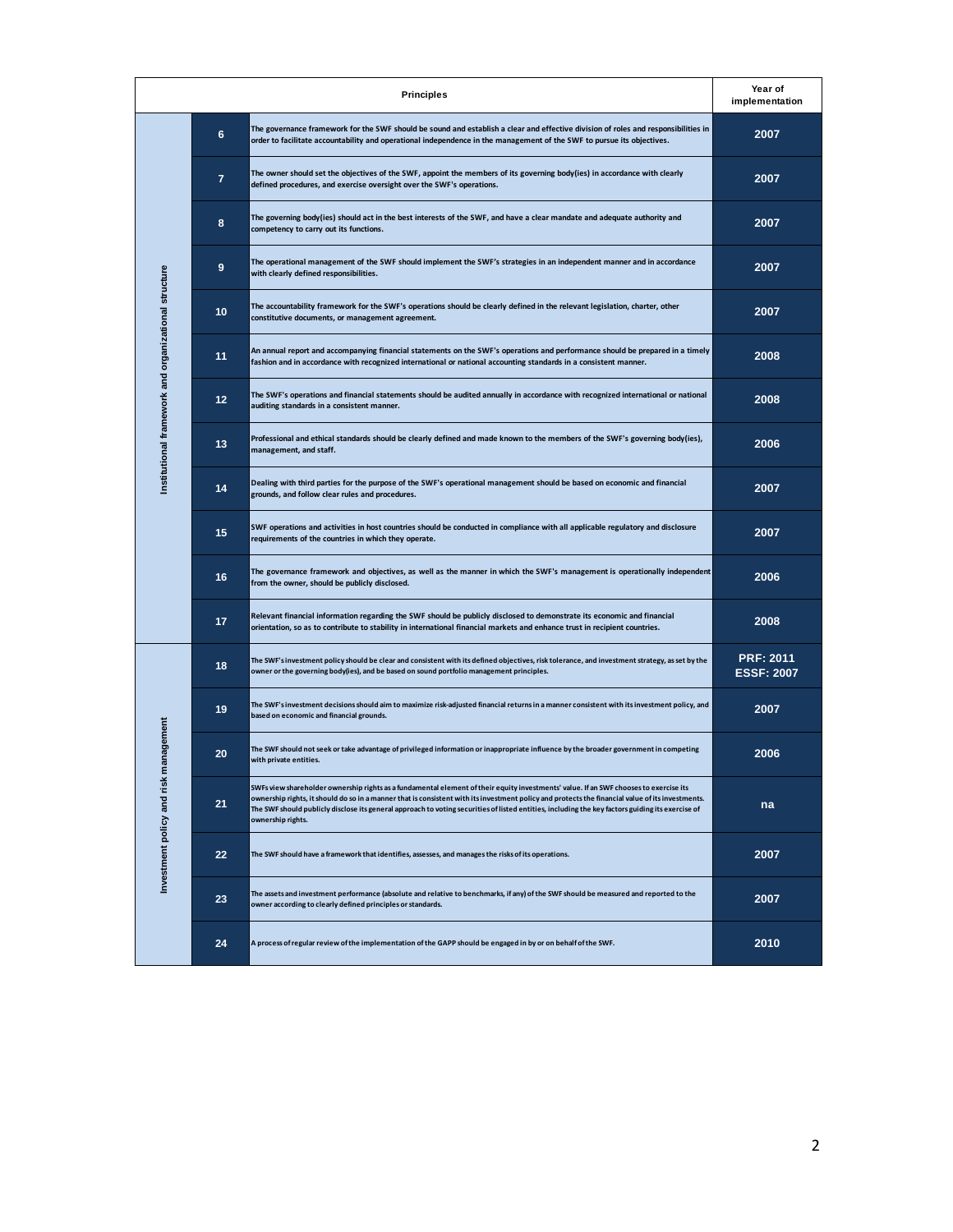# GAPP 1. Principle: **Assessment:**

**The legal framework for the SWF should be sound and support its effective operation and the achievement of its stated objective(s).**

### GAPP 1.1 Subprinciple:

**The legal framework for the SWF should ensure the legal soundness of the SWF and its transactions.**

# GAPP 1.2 Subprinciple:

**The key features of the SWF's legal basis and structure, as well as the legal relationship between the SWF and the other state bodies, should be publicly disclosed.**

The institutional framework for Chile's SWFs is established in a number of laws and decrees that define the rules for their operation. The most important piece of legislation is the Fiscal Responsibility Law (FRL) which sets out the norms and institutional framework for the saving and management of fiscal resources. The FRL created the Pension Reserve Fund (PRF) and permitted the creation of the Economic and Social Stabilization Fund (ESSF) which was officially established under Decree with Force of Law (DFL)  $N^{\circ}$  1 issued by the Finance Ministry in 2006. The FRL also specifies that the Finance Ministry will define the SWFs' investment policies with the advice of a Financial Committee and may entrust their management to the Central Bank of Chile (CBC).

The uses to which the two funds may be put is defined in the FRL, DFL Nº 1 and the Pension Law. Withdrawals must be authorized by decree by the Finance Minister, are implemented by the CBC and the General Treasury and are subject to review by the Comptroller General's Office (CGR).

Supreme Decree N° 1.383, issued by the Finance Ministry in 2006, delegated the administration of the two funds to the CBC, as Fiscal Agent, and established the general framework for their management.

Supreme Decree N° 621, issued by the Finance Ministry in 2007, created the Financial Committee to advise the Finance Minister on all aspects related to funds' investment policy definition.

As a result, the legal framework for Chile's SWFs rests on sound foundations, favoring their effective operation and facilitating achievement of the objectives for which they were created. These laws and decrees were published in the Diario Oficial (Official Gazette) and are available on the SWFs' website at www.hacienda.cl/fondossoberanos/legislacion.html.

### GAPP 2. Principle: **Assessment:**

**The policy purpose of the SWF should be clearly defined and publicly disclosed.**

The purpose of the PRF is established in the FRL and the Pension Law and, in the case of the ESSF, in the FRL and DFL  $N<sup>o</sup>$  1. All the corresponding legislation is posted at www.hacienda.cl/fondossoberanos/legislacion.html. Their policy objectives are also clearly set out in the annual report prepared by the Finance Ministry which is available for public consultation at www.hacienda.cl/fondossoberanos.html.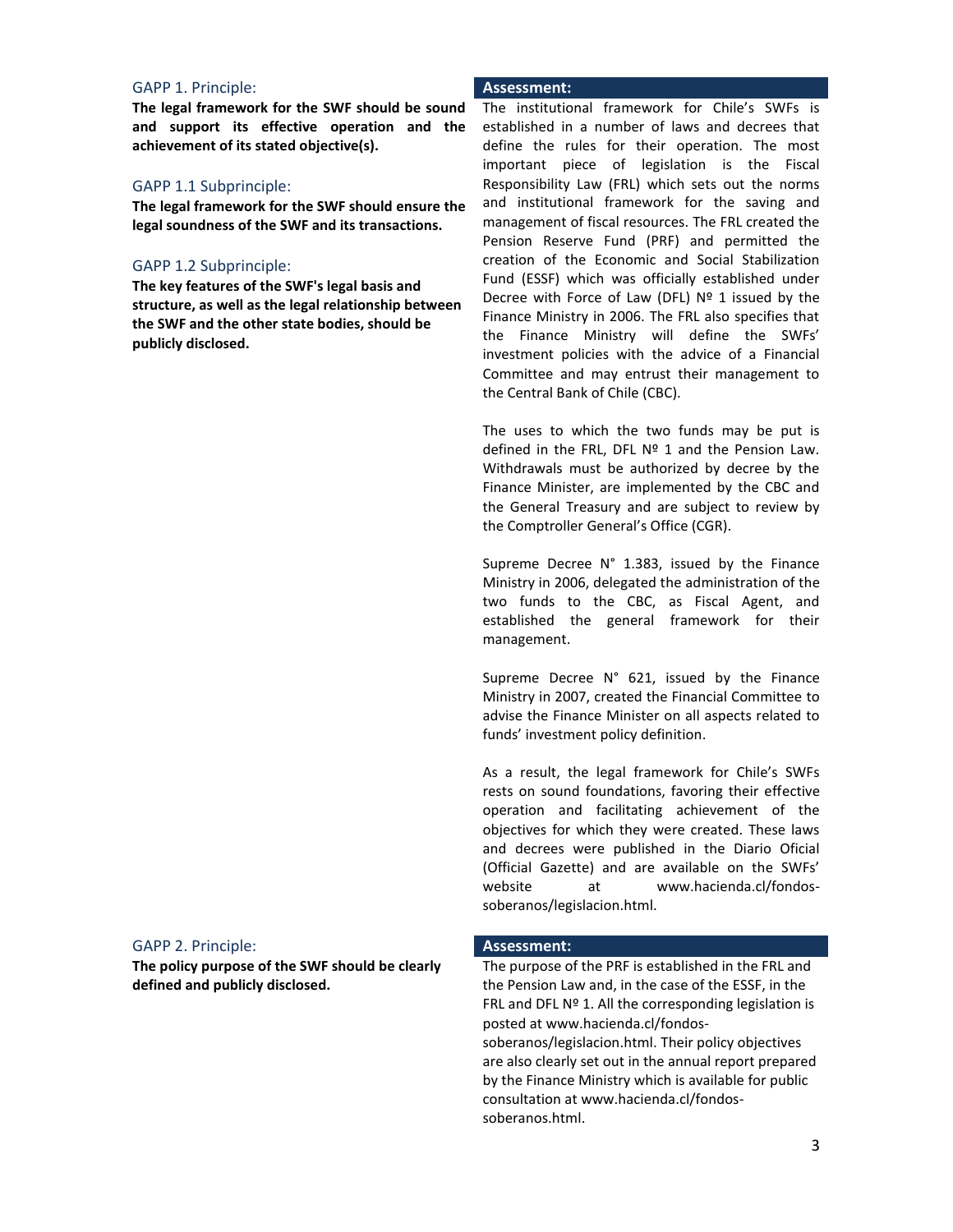# GAPP 3. Principle: **Assessment:**

**Where the SWF's activities have significant direct domestic macroeconomic implications, those activities should be closely coordinated with the domestic fiscal and monetary authorities, so as to ensure consistency with the overall macroeconomic policies.**

# GAPP 4. Principle: **Assessment:**

**There should be clear and publicly disclosed policies, rules, procedures, or arrangements in relation to the SWF's general approach to funding, withdrawal, and spending operations.**

# GAPP 4.1 Subprinciple:

**The source of SWF funding should be publicly disclosed.**

# GAPP 4.2 Subprinciple:

**The general approach to withdrawals from the SWF and spending on behalf of the government should be publicly disclosed.**

### GAPP 5. Principle: **Assessment:**

**The relevant statistical data pertaining to the SWF should be reported on a timely basis to the owner, or as otherwise required, for inclusion where appropriate in macroeconomic data sets.**

The funds invest exclusively in overseas assets and their domestic macroeconomic implications are, therefore, minimal. Only the ESSF has direct domestic macroeconomic implications arising from its objective of financing the fiscal deficits that may occur during periods of low growth and/or low copper prices. The Finance Ministry makes the decision to withdraw resources from the fund and their timing since they could affect the peso-dollar exchange rate. In a bid to minimize this impact, withdrawals from the ESSF and their conversion into pesos have, in the past, been made using a system of auctions with a pre-set calendar.

The rules for contributions to the SWFs are clearly established in the FRL while the uses to which they can be put are established in the FRL, DFL Nº 1 and the Pension Law as part of their legal framework. As indicated above, this legislation is posted on the funds' website. Contributions and withdrawals as well as the expenses involved in the funds' operation are publicly disclosed in a clear manner, with contributions and withdrawals set out in the funds' monthly, quarterly and annual reports and expenses in their quarterly and annual reports.

The CBC prepares daily, monthly, quarterly and annual reports on the state of the funds and the performance of their investments. These reports are supplied to staff of the Finance Ministry and to the General Treasury.

Based on the information supplied by the CBC and the custodian bank, the Finance Ministry publishes monthly reports that include information about the return on the funds' investments, their size, contributions, withdrawals and their portfolio composition. Quarterly reports prepared by the Finance Ministry complement the information that is publicly available. In addition, the Ministry publishes an annual report on the SWFs while the Financial Committee prepares its own annual report about its activities and recommendations which is presented to the Finance Minister, the Finance Commissions of both houses of Congress and the Joint Budget Commission of Congress. All these reports are available on the funds' website in both Spanish and English.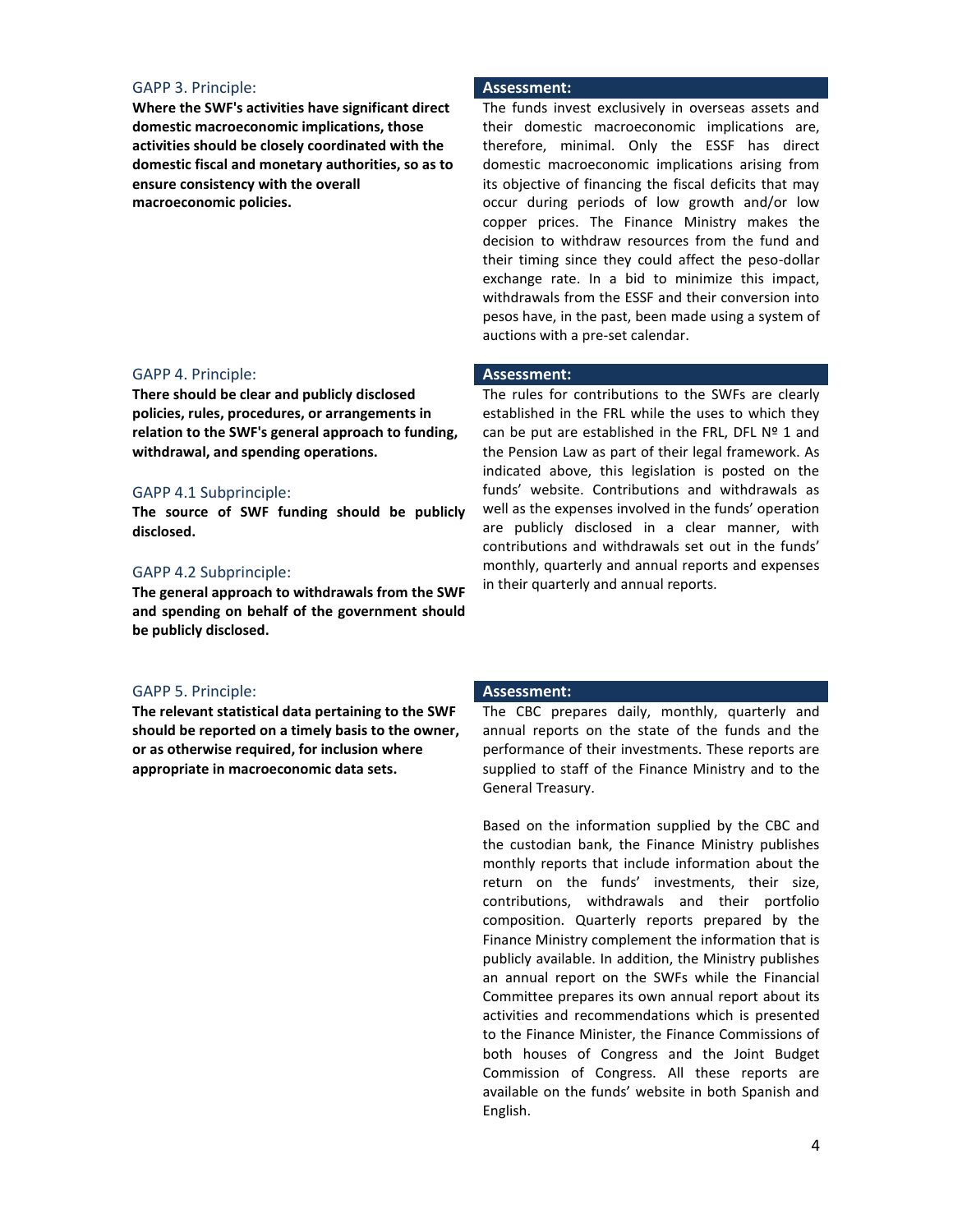# GAPP 6. Principle: **Assessment:**

**The governance framework for the SWF should be sound and establish a clear and effective division of roles and responsibilities in order to facilitate accountability and operational independence in the management of the SWF to pursue its objectives.**

The clear division of roles and responsibilities established by the funds' legal framework facilitates accountability and operational independence in their management. The FRL specifies that the funds are the property of the State of Chile and that the General Treasury is the bearer of the resources. Under this law, the Finance Minister is responsible for deciding how the funds are managed and their investment policies.

In defining their investment policies, the Finance Minister is supported by a Financial Committee which provides advice on all the aspects related to this decision. The Finance Ministry draws up investment guidelines defining the eligible instruments and issuers as well as other matters such as investment limits and the use of derivatives.

The CBC was appointed by the Finance Minister as the Fiscal Agent responsible for the funds' operational management. The CBC accepted this role and invests the funds' resources with complete independence in accordance with the instructions and restrictions established by the Finance Ministry in their investment guidelines.

The custodian bank, hired by the CBC on behalf of the government, is responsible for custody of securities and also provides a number of middleoffice services such as monitoring compliance with investment limits, calculating the manager's performance and preparing financial and accounting reports on the funds.

Finance Ministry staff monitor the CBC's compliance with the funds' investment guidelines, using information provided by the custodian bank, and prepare monthly, quarterly and annual reports on the basis of information provided by the custodian bank and the CBC. In addition, Finance Ministry's staff acts as the Financial Committee's Secretariat and provides support in all tasks related to the funds' investment policies.

The General Treasury is responsible for the funds' accounting, for preparing their audited financial statements and for their incorporation into Chile's national accounts. The Finance Ministry's Budget Office is responsible for aspects of the SWFs related to the budget.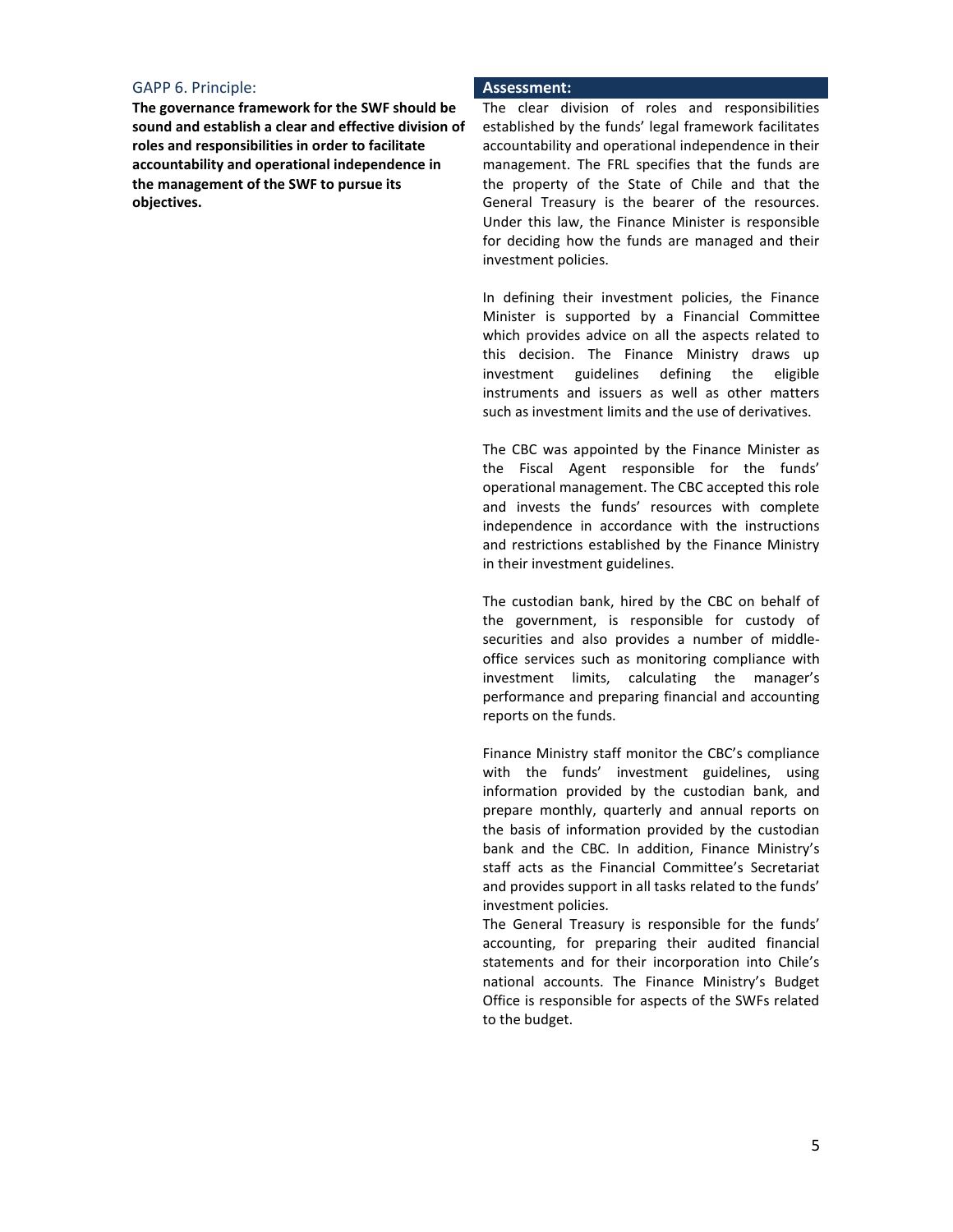# GAPP 7. Principle: **Assessment:**

**The owner should set the objectives of the SWF, appoint the members of its governing body(ies) in accordance with clearly defined procedures, and exercise oversight over the SWF's operations.**

# GAPP 8. Principle: **Assessment:**

**The governing body(ies) should act in the best interests of the SWF, and have a clear mandate and adequate authority and competency to carry out its functions.**

The FRL establishes the funds' policy objectives and also defined the Finance Ministry as the body principally responsible for their governance and the Finance Minister as responsible for decisions about their management and investment policies. The FRL also named the General Treasury as the bearer of the resources. The Finance Minister is appointed by the President of the Republic while the members of the Financial Committee are appointed by the Finance Minister according to criteria established in Supreme Decree N° 621 issued in 2007 by the Finance Ministry.

In the case of oversight, Finance Ministry staff monitor compliance with the funds' investment guidelines, reviewing the reports on compliance with investment limits prepared by the custodian bank and also carrying out independent reviews of compliance with these limits.

The Comptroller General's Office, an autonomous body, is responsible for auditing public-sector finances and, therefore, the SWFs.

The institutional framework for the SWFs is defined in the legislation discussed above. Under the FRL, the Finance Ministry is the body primarily responsible for their governance and the Finance Minister is responsible for decisions about their management and investment policies. To assist the Finance Minister in this task, the FRL also created the Financial Committee which advises him on the analysis and design of the funds' investment policies. Although the Finance Minister is not obliged to follow the Committee's independent recommendations, these are public and the government is publicly responsible for the Finance Minister's decisions. In addition, the Finance Minister has set up a unit within the Ministry for all activities relating to investment of the funds' assets and to provide support to the Financial Committee. All the staff of this unit have at least a master's degree and/or some specialized qualification in the area of investments such as that awarded by the CFA Institute.

# GAPP 9. Principle: **Assessment:**

**The operational management of the SWF should implement the SWF's strategies in an independent manner and in accordance with clearly defined responsibilities.**

The Finance Minister has defined the funds' investment policy and delegated their operational management to the CBC which invests their assets in accordance with the investment guidelines drawn up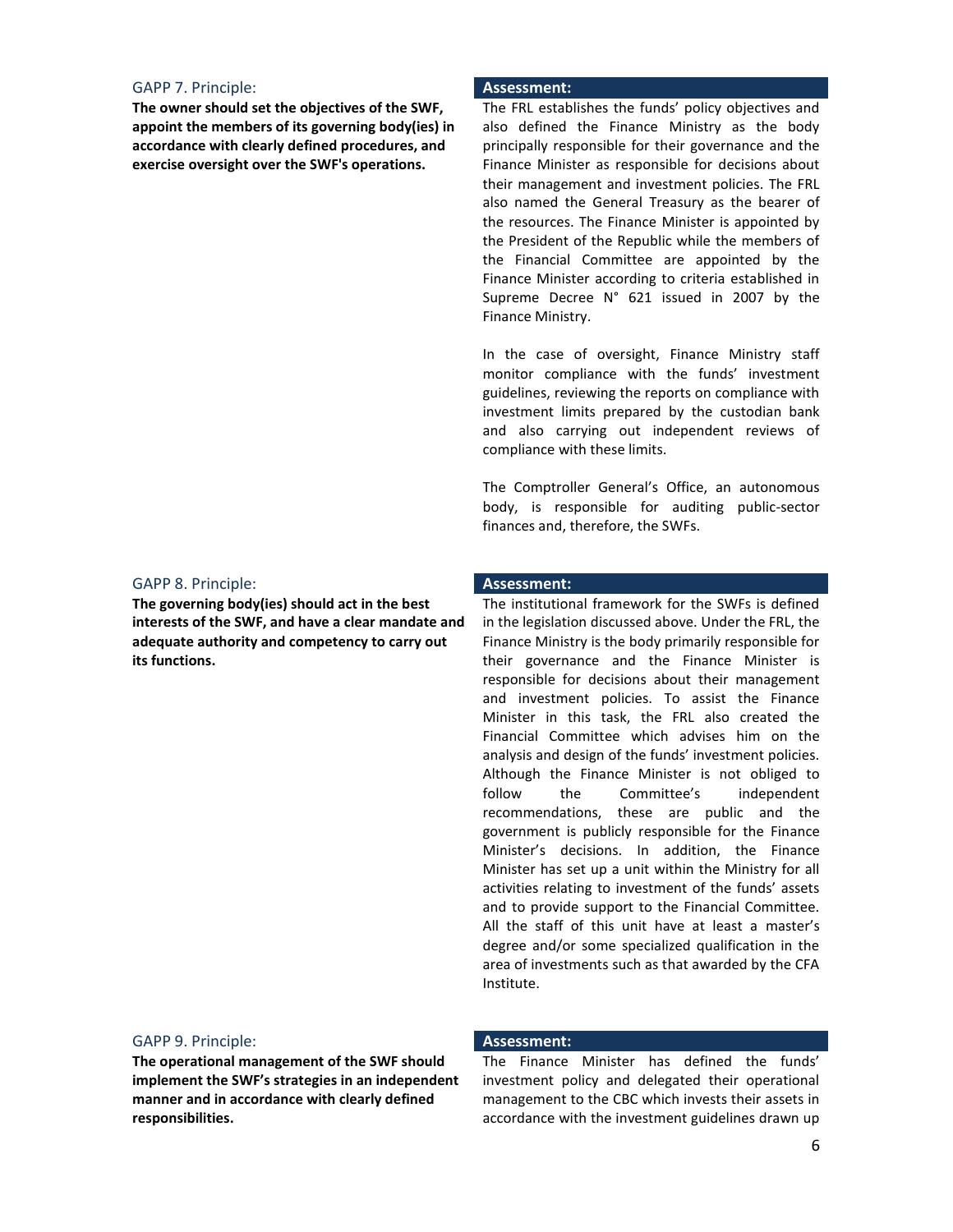# GAPP 10. Principle: **Assessment:**

**The accountability framework for the SWF's operations should be clearly defined in the relevant legislation, charter, other constitutive documents, or management agreement.**

by the Finance Ministry**.** These guidelines are reviewed and accepted by the CBC which is an autonomous public body not related to the government. It has total independence to buy and sell instruments and make other operational decisions within the parameters established by the Finance Ministry in the funds' investment guidelines. The CBC provides the Finance Ministry with daily, monthly, quarterly and annual reports about its fulfillment of its role, including details of the funds' investments.

The accountability framework for the funds' operations is established in the laws and decrees discussed under Principle 1. They were published in the Diario Oficial (Official Gazette) and are available on the funds' website at www.hacienda.cl/fondossoberanos/legislacion.html and from the Library of Congress (www.bcn.cl).

In order to ensure a proper and effective accountability framework, a range of reports are prepared by the different bodies involved in the funds' management.

Article 12 of the FRL and Article 7 of DFL Nº 1, which regulate the PRF and the ESSF, respectively, establish that monthly and quarterly reports about the funds must be presented to the Finance Commissions of both houses of Congress and to the Joint Budget Commission of Congress. In addition, and although not so required by law, the Finance Ministry publishes an annual report about the funds. All these reports are publicly available on the website indicated above.

Under Supreme Decree N° 1.383, the CBC is accountable to the Finance Minister for the funds' operational management and provides the Finance Ministry with daily, monthly, quarterly and annual reports. The Finance Minister is responsible for the funds' investment policies and decides how they should be managed.

The Financial Committee is an advisory body and is accountable for its obligations as established in Supreme Decree N° 624. Under Article 7 of this Decree, it must present an annual report on its work to the Finance Minister and send a copy of this report to the Finance Commissions of both houses of Congress and to the Joint Budget Commission of Congress. This report is also available on the funds' website.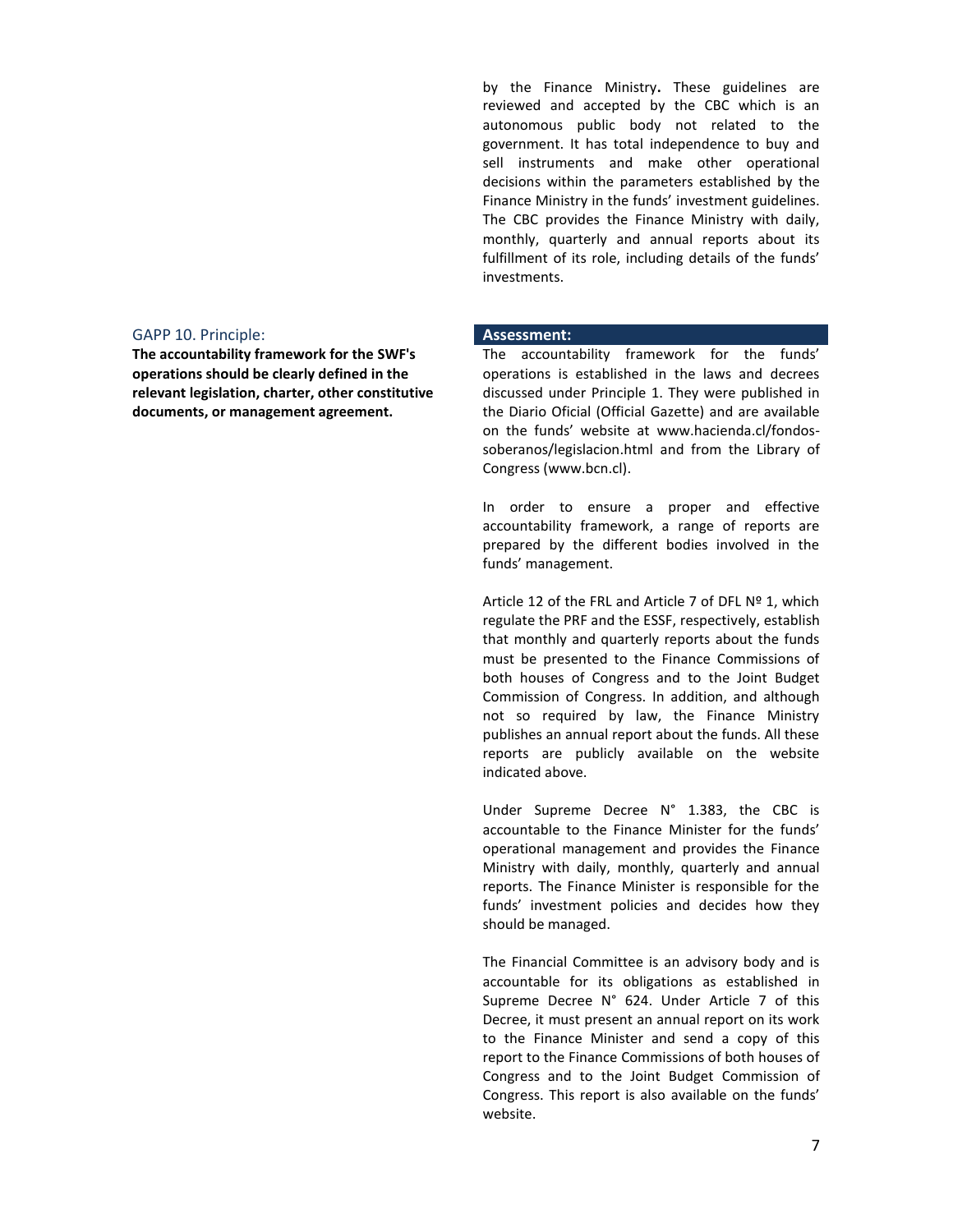In addition, the Comptroller General's Office, an autonomous body, is responsible for auditing publicsector finances and, therefore, the SWFs.

# GAPP 11. Principle: **Assessment:**

**An annual report and accompanying financial statements on the SWF's operations and performance should be prepared in a timely fashion and in accordance with recognized international or national accounting standards in a consistent manner.**

# GAPP 12. Principle: **Assessment:**

**The SWF's operations and financial statements should be audited annually in accordance with recognized international or national auditing standards in a consistent manner.**

# GAPP 13. Principle: **Assessment:**

**Professional and ethical standards should be clearly defined and made known to the members of the SWF's governing body(ies), management, and staff.**

The Finance Ministry prepares an annual report on the funds using the information supplied by the CBC and the custodian bank. This report includes financial information and is publicly available. However, it does not as yet include financial statements which are not required by law.

The CBC prepares financial statements for the funds using International Financial Reporting Standards (IFRS) and these are audited by external and independent auditing firms. However, these statements have not been published.

The General Treasury is in the process of preparing financial statements using IFRS, which will be independently audited and may be published in 2011.

The funds' operations are audited by internal CBC auditors. The financial statements prepared by the CBC are audited by an external auditor in accordance with Chilean auditing norms.

The General Treasury is in the process of preparing financial statements using IFRS, which will be independently audited and may be published in 2011.

The authorities and staff involved in work relating to Chile's SWFs are subject to legally-established professional and ethical norms, such as the principle of probity, which call for impeccable professional conduct and efficient and loyal exercise of their functions in accordance with the common good.

In addition, the CBC has defined professional and ethical standards that are made known to its employees and are available on its website (www.bcentral.cl/transparencia/pdf/Manual\_probid ad/Manualdeprobidad.pdf). Members of the Financial Committee are subject to the ethical norms established in the Decree which created the Committee as well as to other internally-defined norms. Finance Ministry staff and advisors involved in the funds' management have internally adopted a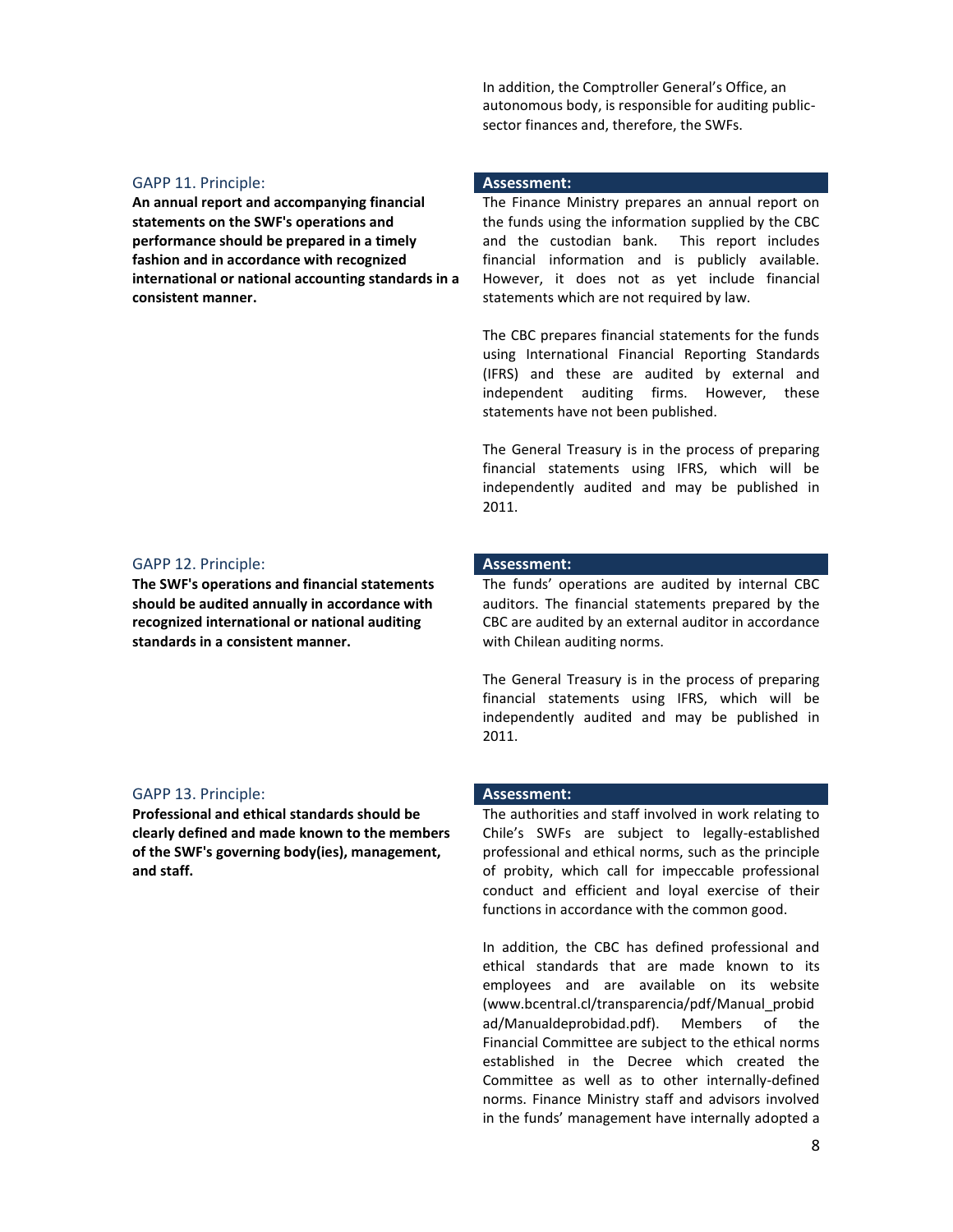code of ethics along the same lines of communicating and complying in the best possible way with the legally-applicable professional and ethical norms. They may, in addition, be subject to other codes of professional ethics (such as that of the CFA Institute).

# GAPP 14. Principle: **Assessment:**

**Dealing with third parties for the purpose of the SWF's operational management should be based on economic and financial grounds, and follow clear rules and procedures.**

# GAPP 15. Principle: **Assessment:**

**SWF operations and activities in host countries should be conducted in compliance with all applicable regulatory and disclosure requirements of the countries in which they operate.**

# GAPP 16. Principle: **Assessment:**

**The governance framework and objectives, as well as the manner in which the SWF's management is operationally independent from the owner, should be publicly disclosed.**

All transactions with third parties are based on economic and financial grounds. The Finance Ministry has rules and procedures that define the steps to be followed in acquiring or hiring services from third parties and the CBC also has a series of clearly defined rules and procedures for these situations.

The procedures established by the CBC ensure that the funds' operations and activities are implemented in accordance with the applicable regulatory and disclosure requirements of host countries.

The funds' institutional framework and objectives are defined by the legal framework discussed under Principle 1 above. Operational management is carried out by the CBC, a body independent of the government. The operational framework for management by the CBC is defined in Supreme Decree N° 1.383 which was published in the Diario Oficial (Official Gazette). All relevant legislation is published in the Official Gazette and is also available on the funds' website (www.hacienda.cl/fondossoberanos/legislacion.html) and from the Library of Congress [\(www.bcn.cl\)](http://www.bcn.cl/).

# GAPP 17. Principle: **Assessment:**

**Relevant financial information regarding the SWF should be publicly disclosed to demonstrate its economic and financial orientation, so as to contribute to stability in international financial markets and enhance trust in recipient countries.**

The size of the funds, their absolute returns and the countries where their assets are invested are reported monthly while a report on the CBC's performance is published quarterly. The funds' annual report contains additional financial information. All these reports are available on the funds' website.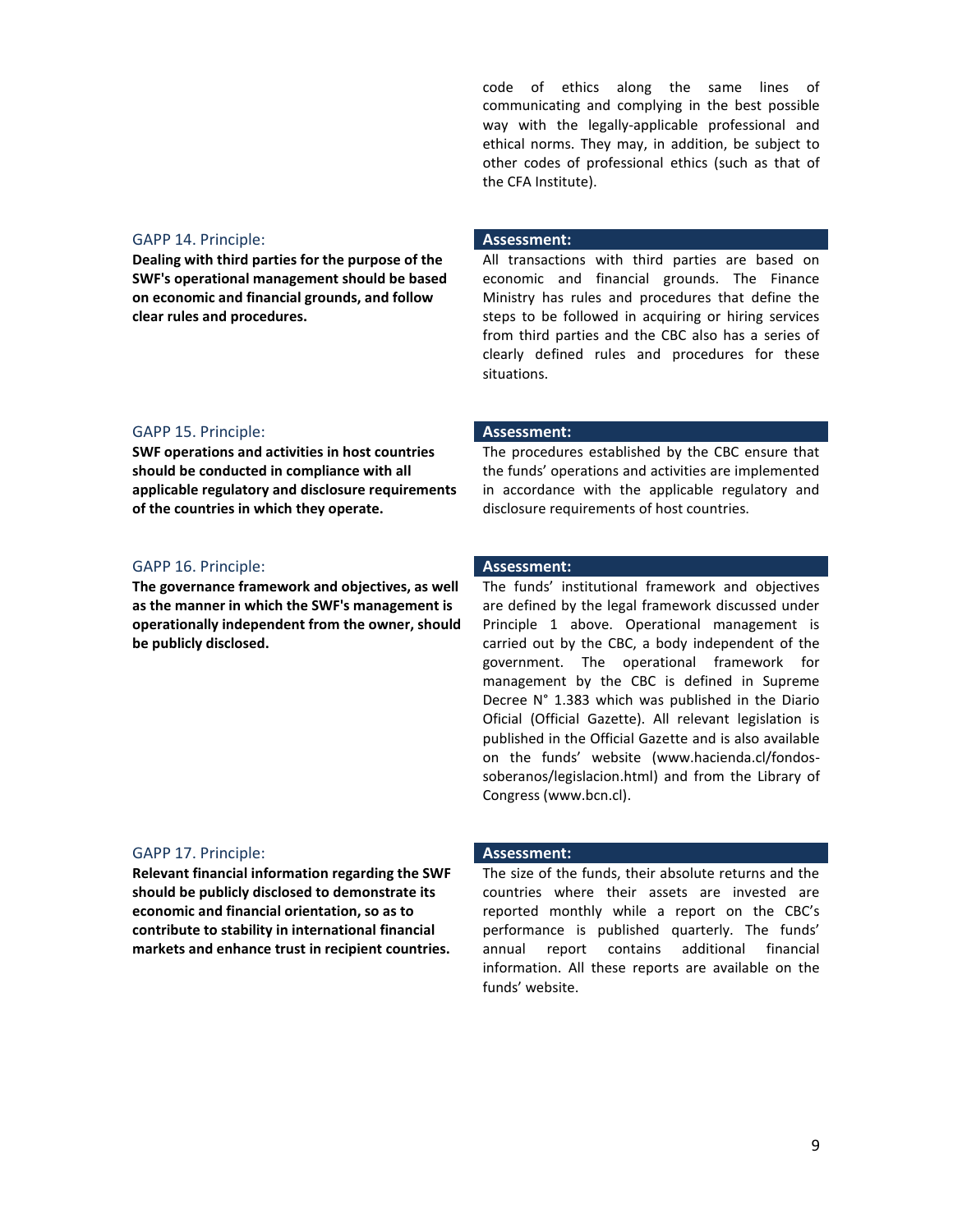# GAPP 18. Principle: **Assessment:**

**The SWF's investment policy should be clear and consistent with its defined objectives, risk tolerance, and investment strategy, as set by the owner or the governing body(ies), and be based on sound portfolio management principles.** 

# GAPP 18.1 Subprinciple:

**The investment policy should guide the SWF's financial risk exposures and the possible use of leverage.** 

# GAPP 18.2 Subprinciple:

**The investment policy should address the extent to which internal and/or external investment managers are used, the range of their activities and authority, and the process by which they are selected and their performance monitored.**

# GAPP 18.3 Subprinciple:

**A description of the investment policy of the SWF should be publicly disclosed.** 

In our view, the investment policy in force for the ESSF is consistent with its objectives and risk tolerance. In the case of the PRF, a new investment policy whose introduction was postponed at the end of 2008 in the light of the international financial crisis but is expected to come into force during the second half of 2011, will better reflect its objectives and nature.

The financial risks to which each fund is exposed are determined by its investment policy. Given their essentially passive management, these risks depend principally on their strategic portfolios and benchmarks. The use of leverage is not currently permitted while the use of derivatives is permitted only for hedging purposes. At present, the funds' operational management is exclusively in the hands of the CBC.

The information published about Chile's SWFs and, particularly, their strategic portfolios and benchmarks contains the principal elements of their investment policies. Their main investment limits are also disclosed in the annual report prepared by the Finance Ministry.

### GAPP 19. Principle: **Assessment:**

**The SWF's investment decisions should aim to maximize risk-adjusted financial returns in a manner consistent with its investment policy, and based on economic and financial grounds.** 

# GAPP 19.1 Subprinciple:

**If investment decisions are subject to other than economic and financial considerations, these should be clearly set out in the investment policy and be publicly disclosed.** 

# GAPP 19.2 Subprinciple:

**The management of an SWF's assets should be consistent with what is generally accepted as sound asset management principles.** 

# GAPP 20. Principle: **Assessment:**

**The SWF should not seek or take advantage of privileged information or inappropriate influence by the broader government in competing with private entities.**

The funds' operational management has been delegated to the CBC which implements investment decisions autonomously based only on economic and financial grounds. It applies the same operational standards as for the international reserves and the CBC has been audited and reviewed by international consultants. The funds' investment policies and guidelines are, moreover, established by the Finance Ministry, taking into account the opinion of the Financial Committee.

Investment decisions are implemented independently by the CBC which applies standards and operating procedures that meet high probity standards. In addition, when making recommendations, the members of the Financial Committee must do so using only public information.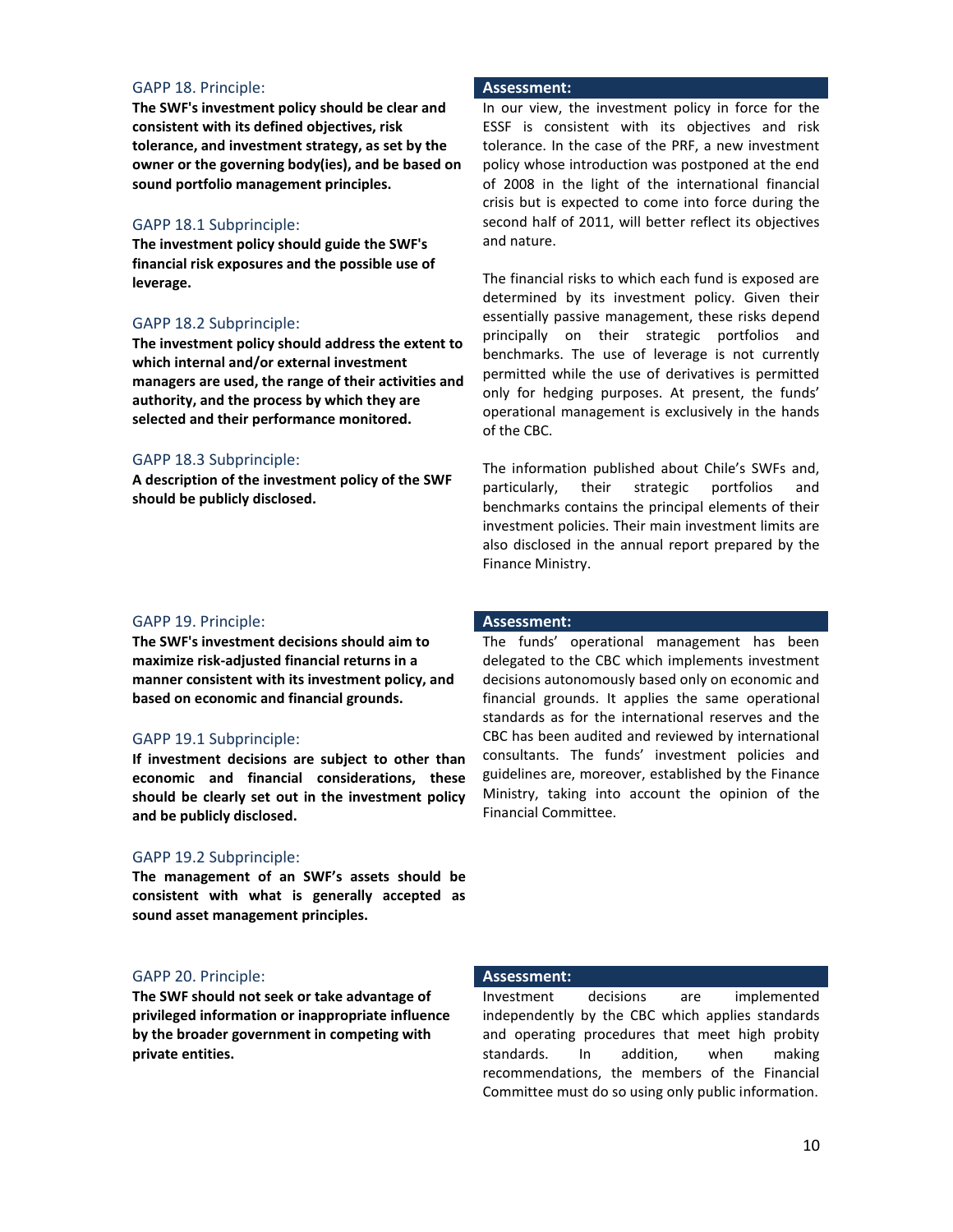# GAPP 21. Principle: **Assessment:**

**SWFs view shareholder ownership rights as a fundamental element of their equity investments' value. If an SWF chooses to exercise its ownership rights, it should do so in a manner that is consistent with its investment policy and protects the financial value of its investments. The SWF should publicly disclose its general approach to voting securities of listed entities, including the key factors guiding its exercise of ownership rights.**

# GAPP 22. Principle: **Assessment:**

**The SWF should have a framework that identifies, assesses, and manages the risks of its operations.** 

### GAPP 22.1 Subprinciple:

**The risk management framework should include reliable information and timely reporting systems, which should enable the adequate monitoring and management of relevant risks within acceptable parameters and levels, control and incentive mechanisms, codes of conduct, business continuity planning, and an independent audit function.** 

### GAPP 22.2 Subprinciple:

**The general approach to the SWF's risk management framework should be publicly disclosed.** 

This does not apply to Chile's SWFs since they do not hold equities

Although there is no single document that explicitly sets out the framework for the funds' risk management, the different bodies that comprise their organizational structure have procedures and controls in place that, together, constitute a proper framework for managing the risks to which they are exposed.

The investment guidelines defined by the Finance Ministry determine the funds' maximum permitted exposure to the main risks arising from investment of their assets. In addition, the CBC, as the body responsible for deciding and implementing financial transactions, monitors the funds' compliance with the limits established by these guidelines. Moreover, it applies the same operating framework as for investment of the international reserves which includes a series of procedures and controls that mitigate not only operational but also reputational and market risk. The custodian bank also reports to Finance Ministry staff on the CBC's compliance with investment limits and the level of portfolio risk while specialized Ministry staff oversee the CBC's compliance with the funds' investment guidelines and monitor the information supplied by the custodian bank. The daily, monthly, quarterly and annual reports presented by the custodian bank and the CBC contain relevant information for the funds' correct management and the principal risks to which they are exposed are publicly disclosed in the annual report prepared by the Finance Ministry.

### GAPP 23. Principle: **Assessment:**

**The assets and investment performance (absolute and relative to benchmarks, if any) of the SWF should be measured and reported to the owner according to clearly defined principles or standards.**

The methodology used to calculate the funds' return and performance is publicly disclosed in their quarterly reports. It is based on Global Investment Performance Standards (GIPS®).